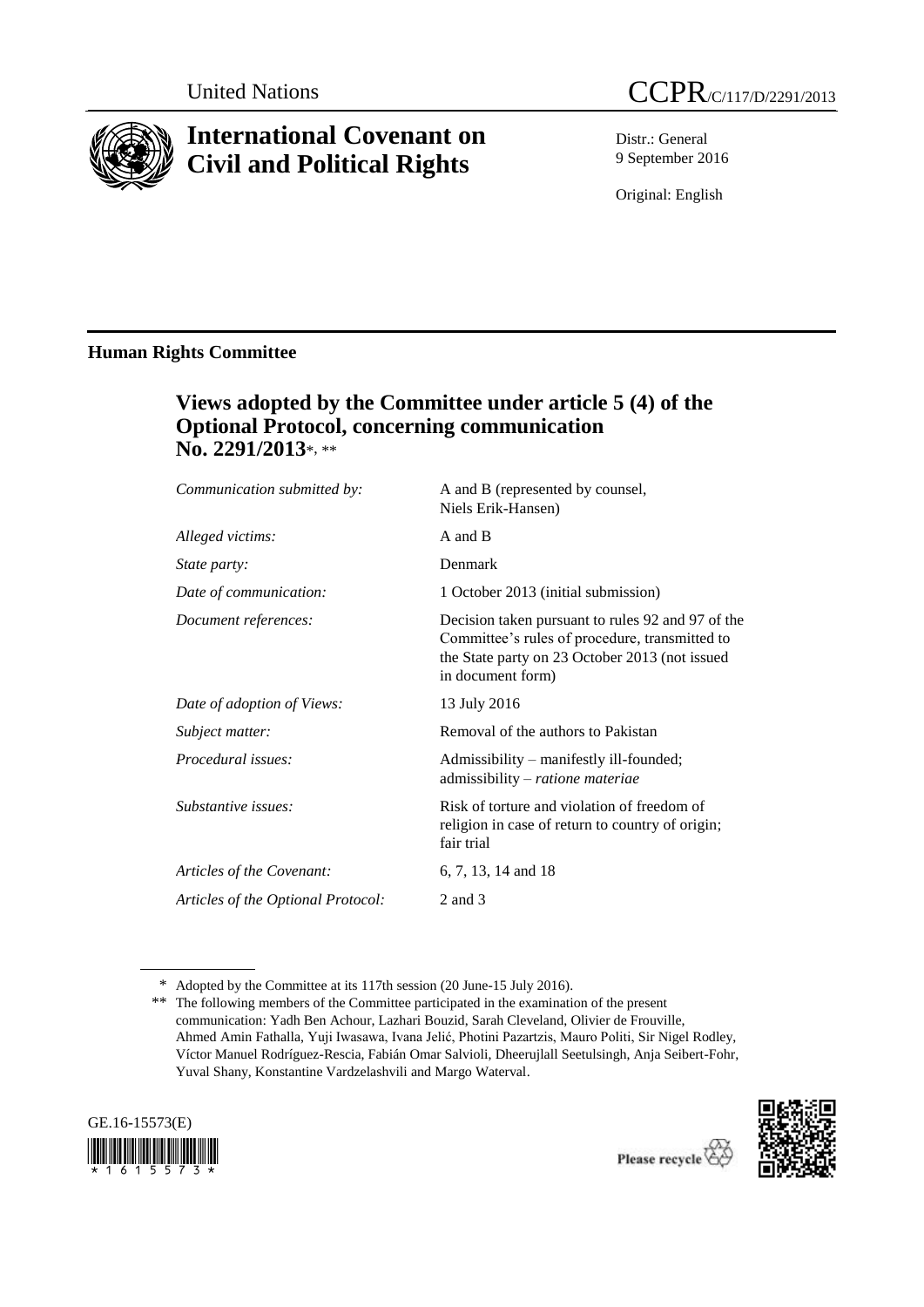1.1 The authors of the communication are A and B, born in 1935 and 1945, respectively. They are nationals of Pakistan and currently reside in Denmark. Following the rejection of their application for refugee status in Denmark, they are subject to removal. They assert that, by removing them to Pakistan, the State party would violate their rights under articles 7, 14 and 18 of the Covenant. The Optional Protocol entered into force for Denmark on 23 March 1976.

1.2 On 23 October 2013, pursuant to rules 92 and 97 of its rules of procedure, the Committee, acting through its Special Rapporteur on new communications and interim measures, requested that the State party not remove the authors to Pakistan while the communication was under consideration by the Committee. On 24 September 2014 and 18 September 2015, the Committee denied the State party's requests to lift interim measures. The authors remained in Denmark.

#### **Facts as presented by the authors**

2.1 The authors, who are married to each other, assert that they fled Pakistan on account of their faith as Ahmadi (Ahmadiyya) Muslims. <sup>1</sup> Certain individuals threatened to kill them if they did not leave their country or abandon their faith. A mark was put on their front door and they received oral threats. They feared the Muslim fundamentalist groups Ahle Suntal and Ahle Hadees, which conduct "targeted killings".

2.2 Ahmadis in Pakistan face various forms of discrimination. For example, they are not permitted to work with other Ahmadis or be buried after death. Ahmadis also risk being subjected to violence. Imams vandalized an Ahmadi graveyard in Lahore and "target killings" of Ahmadis by fundamentalist Muslim groups are known to occur in Pakistan. In separate incidents, a young Ahmadi man and his brother were both killed while on their way to the mosque. In addition, three days after an Ahmadi couple married, the bride's husband, father and father-in-law were all killed due to their faith. Because "the situation was getting worse", the authors decided to leave Pakistan in 2012.<sup>2</sup>

2.3 The authors entered Denmark on a family visit visa, as one of their sons resides there. Concerning the exhaustion of domestic remedies, the authors' asylum application was denied and, on 19 August 2013, the Refugee Appeals Board denied their appeal of that decision. Danish law does not currently permit permanent residence on the basis of family reunification.

## **The complaint**

3.1 The authors assert that Denmark would violate their rights under article 7 of the Covenant by forcibly returning them to Pakistan, where they would be persecuted because

<sup>1</sup> On his asylum application, the male author stated that there had been two to three incidents against them, in Hafizabad, Dunyapur and then Multan. The female author's application did not mention those incidents and neither author mentioned them during their interviews with the Danish Immigration Service or at the hearing before the Refugee Appeals Board, although the authors were asked whether any further incidents against them had taken place. The incidents were mentioned in the communication; no further details were provided.

<sup>&</sup>lt;sup>2</sup> The communication does not provide further details on the assertions in this paragraph. During his interview with the Danish Immigration Service, the male author stated that his son living in Denmark had sent them an invitation in September 2012 because he wanted to show his parents where he lived. When asked if it was then correct that the authors had begun to plan their departure before receiving threatening letters, the male author stated that he did not know because it was his wife who had been planning their departure.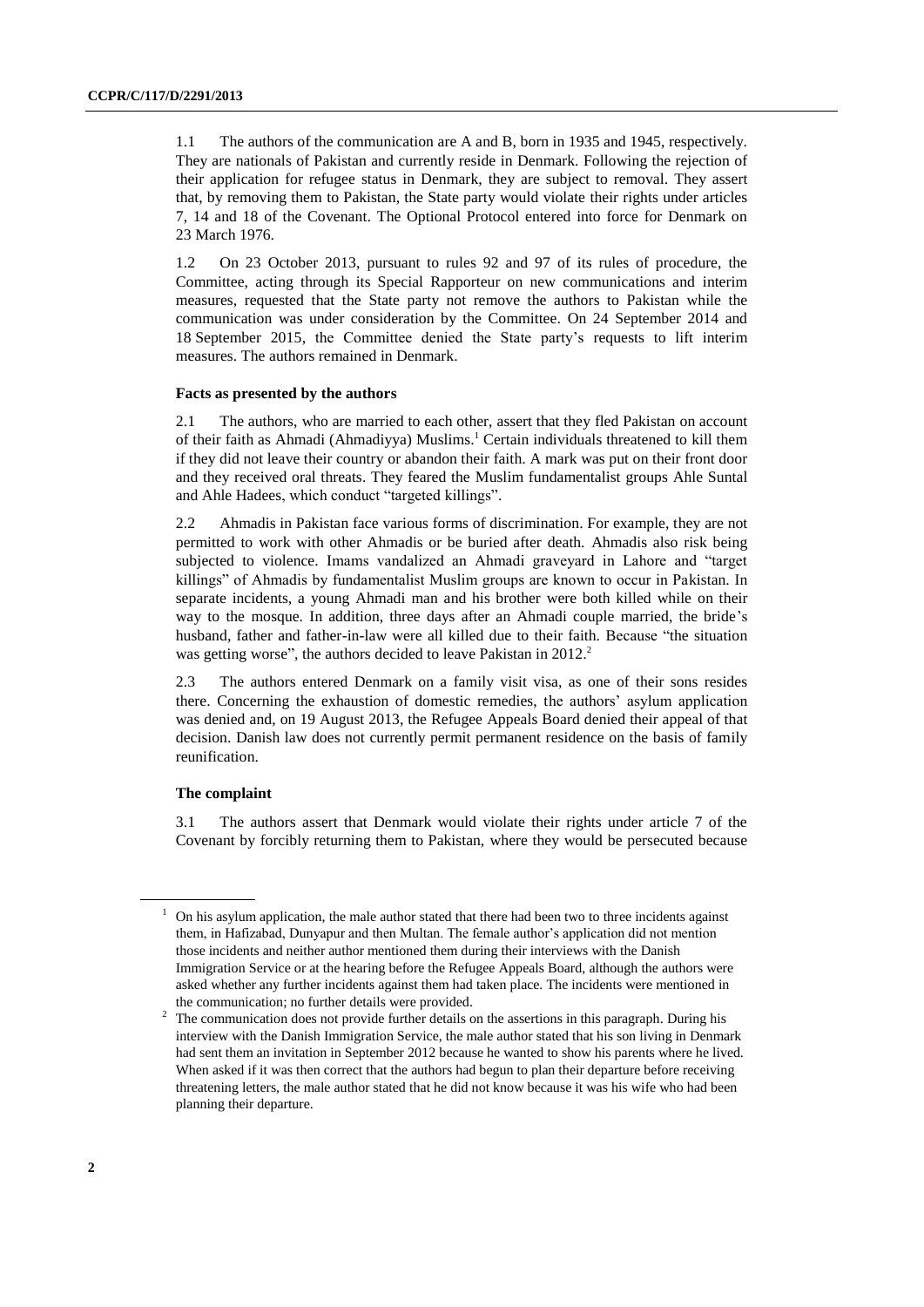they are Ahmadi Muslims. The rights of Ahmadis are systematically violated in Pakistan.<sup>3</sup> The authors fear that, due to their faith, the authorities in Pakistan would not protect them from persecution. The authors dispute the conclusion of the Refugee Appeals Board that generally difficult conditions for Ahmadis cannot serve as a ground for asylum. The Board acknowledged that Ahmadis in Pakistan are subjected to threats, harassment and significant limitations on the exercise of their faith. The European Court of Justice has noted that, under the Penal Code in Pakistan, the Ahmadi Muslim religion is punishable by three years of imprisonment and proselytizing the religion is punishable by death. 4

3.2 The authors' removal to Pakistan would also constitute a violation of article 18 of the Covenant, because they would be unable to display their religion in public without fear of persecution.

3.3 Furthermore, the State party has violated the authors' rights under article 14 of the Covenant by failing to provide a procedural mechanism to appeal negative decisions of the Refugee Appeals Board. Certain other countries allow appeals of negative asylum decisions before judicial courts and even the European Court of Justice.

#### **State party's observations on admissibility and the merits**

4.1 In its observations dated 23 April 2014, the State party indicates that the authors entered Denmark on 16 November 2012 using valid national passports with one-month Schengen visas issued at the Danish Embassy in Islamabad. On 1 December 2012, they applied for asylum. In their application, they stated that they had obtained the visas because they had wished to visit their son. During his interview with the Danish Immigration Service, the male author stated that it was only during his stay in Denmark that he had become aware that the female author intended to apply for asylum there and that, after discussing the situation in Pakistan with their son, they had agreed on that course of action. The female author also stated that they did not apply for asylum immediately because she had not informed the male author of her intention to do so until after their arrival in Denmark. When asked if it was correct that the male author had no intention of applying for asylum in Denmark when they left Pakistan, the female author confirmed that and stated that she had needed time to persuade the male author to agree to it.

4.2 Concerning the authors' reasons for leaving Pakistan, on his asylum application, the male author claimed that imams were turning people against Ahmadis. He stated that he had encountered problems with the authorities and unspecified private individuals in Pakistan and had been subjected to harassment. On her asylum application, the female author stated that mullahs in Pakistan had damned the authors in mosques, spoken ill of them, instructed the authors' employees to quit their jobs and told others not to patronize the authors' business. Both authors claimed on their applications that they had received threats that they would be killed if they did not leave the country or renounce their religion. During their interviews with the Danish Immigration Service, the male author stated that the authors had received anonymous, threatening letters every 10 to 15 days, beginning approximately four to six months before their departure. The female author stated that the first letter had arrived in June 2012 (i.e., about four to five months before their departure) and that subsequent letters had arrived thereafter about once or twice a month. She further stated that the letters had been placed in their garage at night, the authors had also received

<sup>&</sup>lt;sup>3</sup> The authors refer generally to the United States of America, Department of State, "International religious freedom report".

<sup>4</sup> The authors cite the European Court of Justice, cases C-71/11 and C-99/11 (*X and Y v. Germany*), judgment of 5 September 2012 concerning the application of EU Directive 2004/83/EF; and sections 298 and 295 of the Pakistan Penal Code.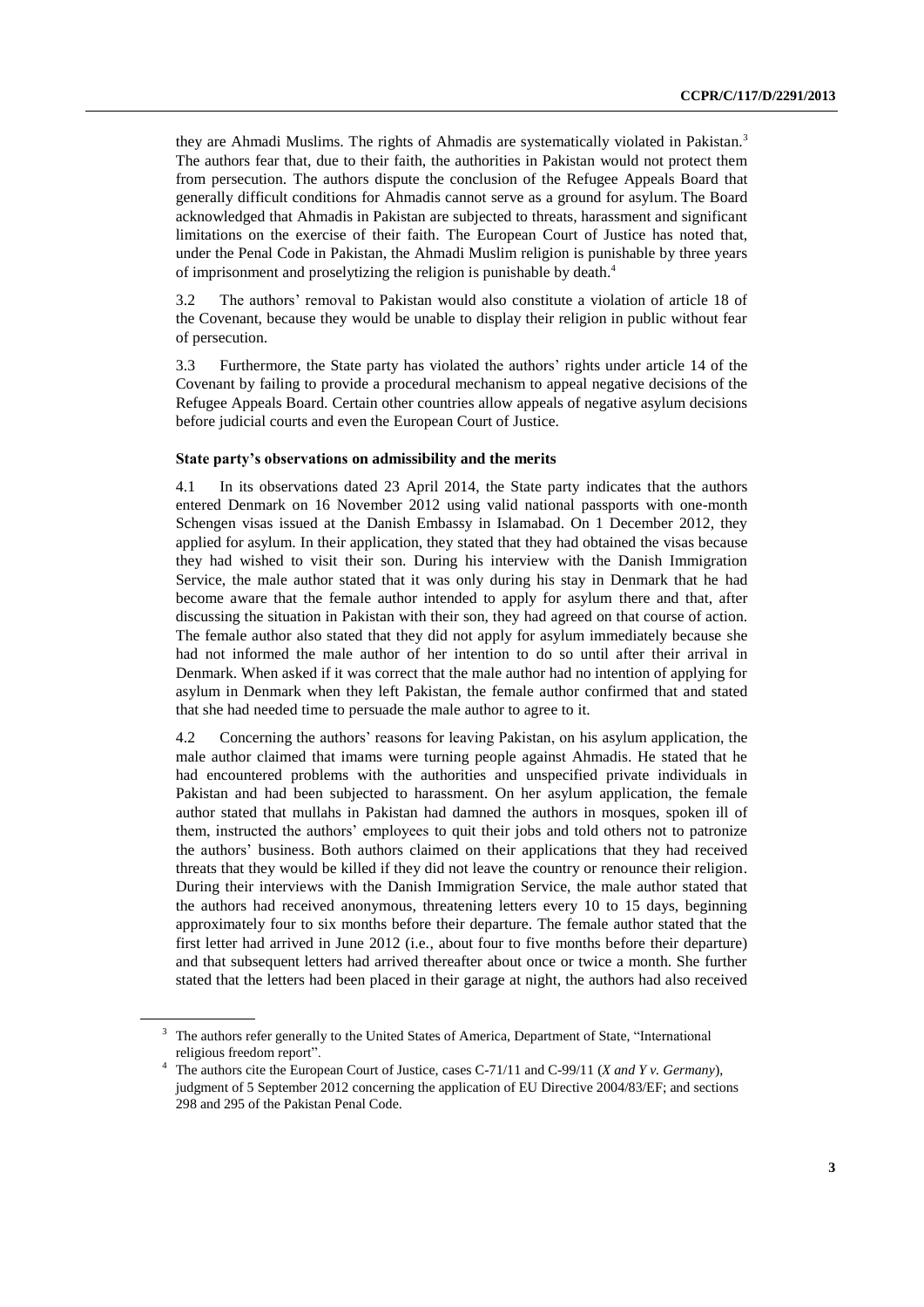them at their business and the last letter had arrived about 10 days before they left Pakistan. During the hearing before the Refugee Appeals Board, the female author stated that the first threat had arrived in early 2012, in the form of a folded piece of paper left in front of their front door, and that several identical letters had arrived thereafter every 7 to 14 days.

4.3 On her asylum application, the female author stated that a cross had been put on the wall of their house at night one day, about four or five months before they left Pakistan. She stated that, thereafter, crosses were regularly put on the wall of the house, sometimes every day, and at other times once a month. During his interview with the Service, the male author alleged that a cross on a house wall signified that an Ahmadi lived there and was a target for killing. The male author did not know if the cross had been put on the house wall once or several times, but stated that "it" had occurred about six months before the authors' departure. He did not know who had done it. During their interview with the Service, the authors further stated that the male author's nephew had been killed during an attack on a mosque on 28 May 2010.<sup>5</sup> During his interview with the Service, the male author further stated that he had left Pakistan for health reasons and due to the general situation for Ahmadis; that Ahle Suntal and Ahle Hadees, groups opposed to the Ahmadi religion, were pursuing the authors due to their faith; and that he feared being killed by members of those groups or the Taliban. The authors stated that no further incidents had occurred since their departure from Pakistan.

4.4 On 8 May 2013, the Service denied the authors' asylum application. During their hearing before the Refugee Appeals Board, the authors reiterated their allegations concerning the letters and the cross. The female author stated that other Ahmadis had received threats similar to the ones the authors had received.

4.5 The State party provides a translation of the decision of the Refugee Appeals Board. The Board accepted that the authors were Ahmadis and took note of their claim that their nephew had been killed on 28 May 2010 during an attack at an Ahmadi mosque. It accepted the authors' allegations that they had received threatening letters beginning in June 2012 and that unknown individuals had painted a cross on the wall of their house around the same time. The authors had alleged that the threatening letters each contained three lines of Urdu, all stating that the authors would be killed if they did not convert to Sunni Islam or leave Pakistan. The Board noted that, beyond this, the authors had not been subjected to abuse. The Board observed that there were between 2 and 4 million Ahmadis in Pakistan and that Pakistani legislation had significantly restricted their ability to practise their faith. As a result, Ahmadis were often threatened and harassed by unspecified other groups.

<sup>&</sup>lt;sup>5</sup> According to the transcript of the authors' interview with the Danish Immigration Service, the male author stated that his nephew had died instantly during this attack in Allama Iqbal, Lahore, and that he had not gone to mosque services that day for Friday prayers because he had been very ill. He further stated that the female author and their children had not gone to the mosque that day either, because they were not allowed to. He had learned of the attack from a police officer with whom he was smoking in a café. Later, at about 8 p.m. that evening, his sister's son had come to their home and informed them of the death. The female author told the Danish Immigration Service that, on the day of the attack, the authors were being driven by their driver to the mosque for Friday prayers when their son called to say that there were armed individuals in the mosque nearby. According to the female author, the authors had run to the mosque to try to bring their nephew to safety, but had not entered because of the presence of armed individuals and a suicide bomber. They had remained outside the mosque for about three hours and had heard shots being fired. When asked about the inconsistency in the authors' statements on this issue, the female author maintained that she had been present outside the mosque with the male author on the day of the attack. During the hearing before the Refugee Appeals Board, the male author stated that he had learned of the attack on the mosque while sitting outside his home and talking to acquaintances. Both he and one of the acquaintances had received phone calls regarding the attack. The authors had then taken a rickshaw to the mosque.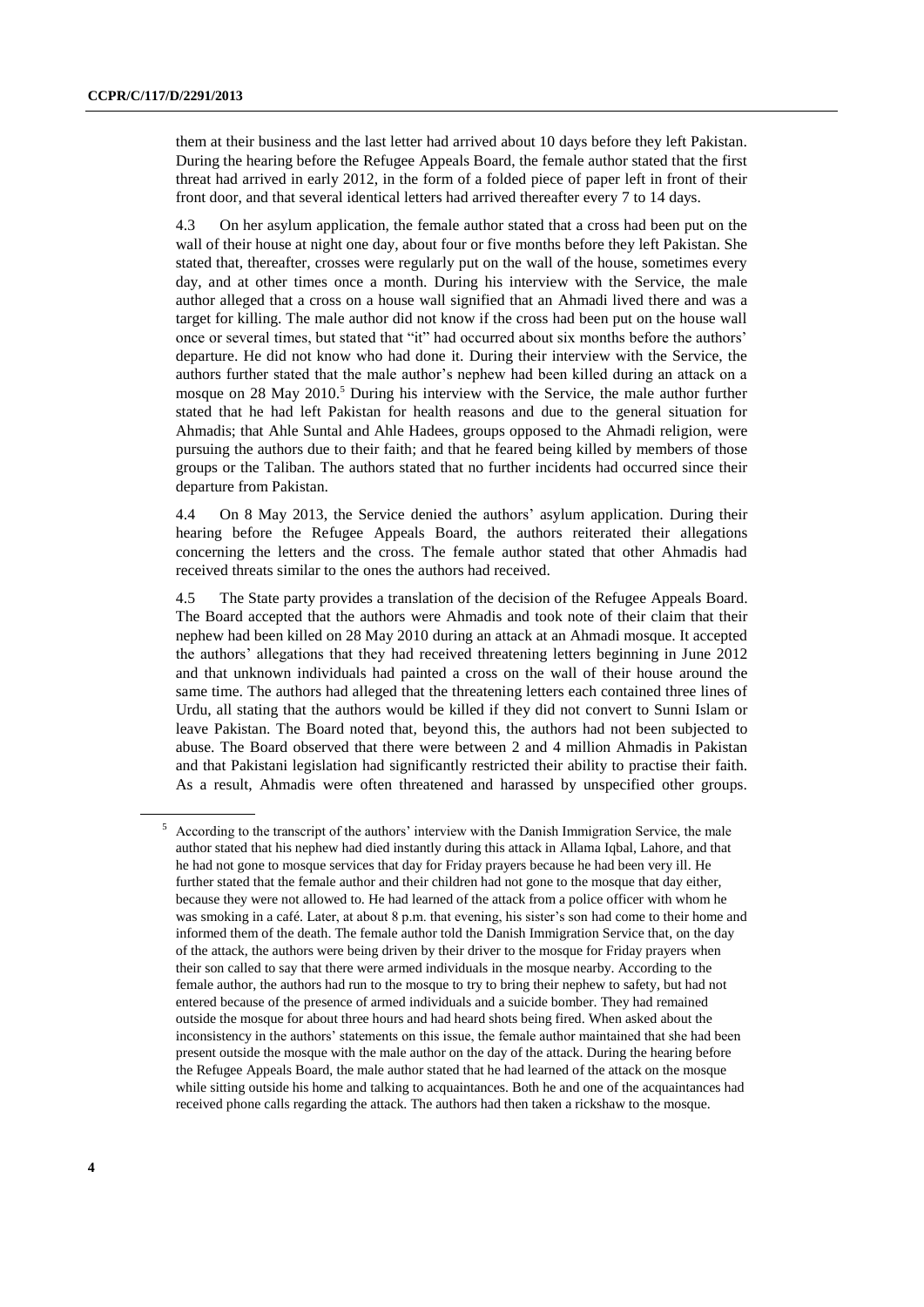However, the Board found that the authors had not substantiated their claim that they would face a specific and individualized risk of persecution or abuse in Pakistan. The Board reasoned that the persecution endured by the authors had been of "limited severity", as they had only been subjected to threats for a short period of time before their departure. Moreover, these anonymous threats were "of a nature similar to the nature of anonymous threats to which many [Ahmadis] have been subjected". The Board also took into account the female authors' statement that the authors' sons still lived in the same house in Lahore in which the authors had lived, continued to work in the family business and had not been subjected to harassment following the authors' departure. The Board stated that the generally difficult situation for Ahmadis in Pakistan could not in itself justify granting a residence permit to the authors.

4.6 On 25 April 2013, in a separate procedure, the authors applied for residence permits on humanitarian grounds. Their humanitarian application was denied, but, on 2 September 2013, the authors applied to have it reopened.

4.7 On 25 October 2013, the Immigration Service approved the authors' application for financial support for assisted voluntary return to Pakistan. By letter dated 10 January 2014, the authors stated that they no longer wished to avail themselves of the financial support scheme for the purpose of assisted voluntary return. Accordingly, on 29 January 2014, the Immigration Service withdrew its approval of this financial support.

4.8 The State party considers that the communication is manifestly unfounded and is therefore inadmissible and devoid of merit. The authors have not established substantial grounds for believing that they would face a specific and individualized risk of treatment contrary to article 7 in Pakistan due to their religious beliefs. There is no evidence indicating that they were particularly singled out or that the crosses on their house were followed by verbal threats. The authors stated several times to the Danish authorities that they had been harassed in the same way as other Ahmadis and had not received any verbal threats. On 25 April 2013, the male author stated during his interview with the Service that no one had ever sought the authors out in person, face to face. On 19 August 2013, the female author stated during her hearing before the Board that the authors had not received any direct verbal threat. The decision of the Refugee Appeals Board was well founded and based on a comprehensive and thorough examination of the evidence in the case and on current background material on the situation of Ahmadis in Pakistan.

4.9 Concerning their claim under article 18 of the Covenant, the authors were born in 1935 and 1945, respectively, have always been Ahmadis, and had always lived in Pakistan until November 2012. The authors cannot be required to hide their religious beliefs in order to avoid encountering problems in Pakistan. However, the Board found that the situation that they risked facing there was not so severe as to indicate a well-founded fear of persecution by authorities or private individuals as a result of their religious beliefs.

### **Author's comments on the State party's observations**

5.1 In submissions dated 26 and 27 August 2014, the authors inform the Committee that, on 22 May 2014, the Ministry of Justice decided to reopen the authors' application for a residence permit on humanitarian grounds. Their deportation was stayed pending a determination on these proceedings.

5.2 Concerning the State party's observation on their application for financial support for assisted voluntary return to Pakistan, the authors maintain that, when they were summoned to an interview with the Danish police, they were motivated to sign documents, including a form for voluntary return assistance, out of a fear of being detained and removed to Pakistan. There was nothing voluntary about the situation.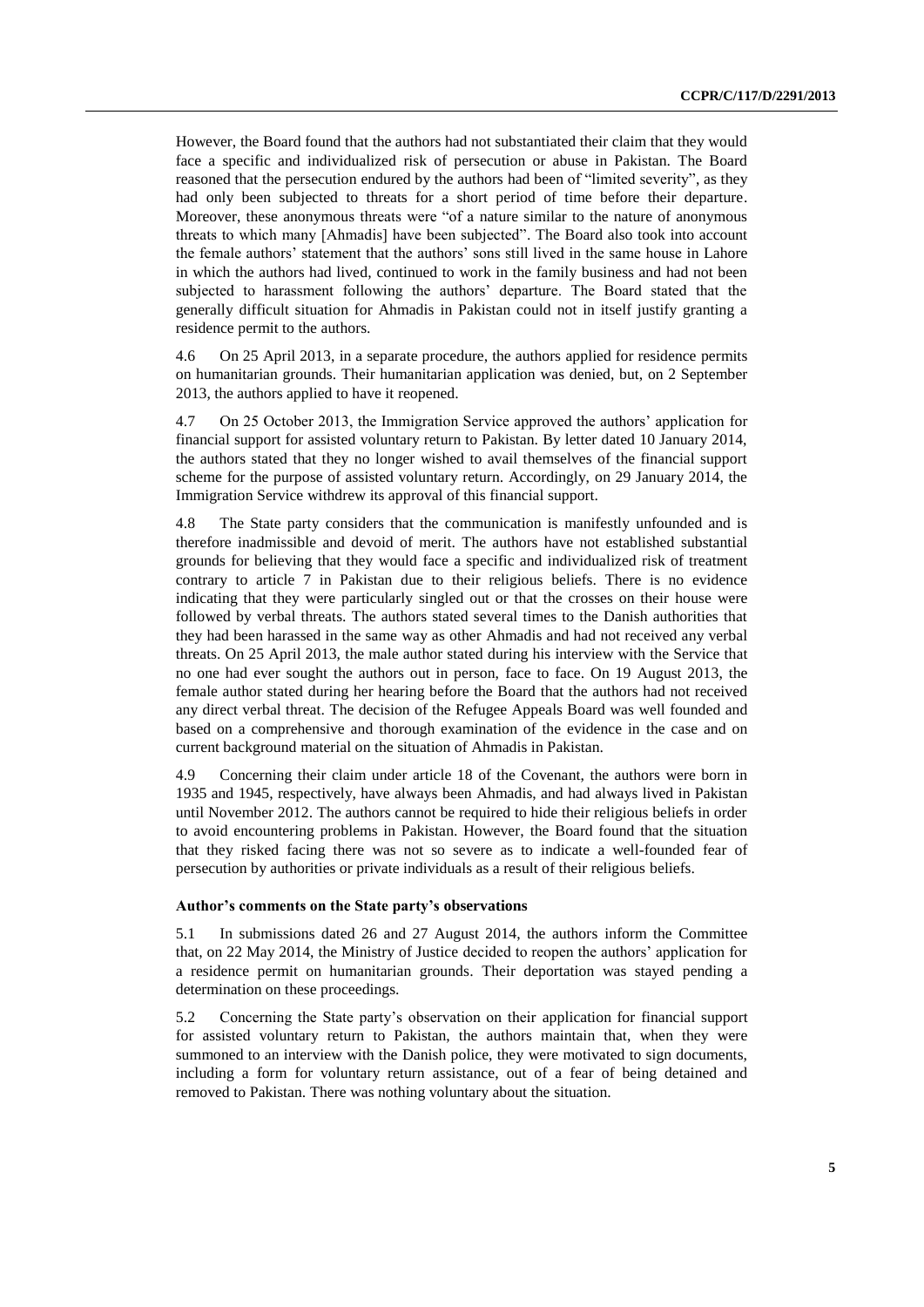5.3 The State party erroneously refers to the situation of Ahmadis in Pakistan as a generally difficult situation. Ahmadis are the target of religious or ethnic cleansing in Pakistan and the situation for Ahmadis in Pakistan has been deteriorating since 2012. The authors are unable to seek protection from the Pakistani authorities, who might accuse them of violating the law against blasphemy. In 2013, approximately 100 individuals were accused of violating that law.

5.4 In further comments dated 15 September 2015, the authors add that the State party has violated their rights under articles 6 and 13 of the Covenant. The female author was unable to attend religious gatherings in Pakistan because it was too dangerous for her to do so, while the male author risked his life while "gather[ing] with other male members of the community". The authors' daughter has obtained refugee status in the United Kingdom of Great Britain and Northern Ireland and one of their sons had to flee Pakistan after the authors had left. More recently, another of the authors' relatives was attacked because he is an Ahmadi. Some individuals believe that killing Ahmadis will allow them to access heaven. Thus, the authors have a well-founded fear of being subjected to violence on account of their faith.

#### **State party's further observations**

6.1 On 17 June 2015 and 11 February 2016, the State party reiterates its prior observations and informs the Committee that, on 29 October 2014, the authors' reopened application for a residence permit on humanitarian grounds was denied by the Danish Immigration Service. On 27 April 2015, the Immigration Appeals Board upheld that decision.

6.2 The authors' comments contain no information on their alleged personal risk of harm. Concerning the situation of Ahmadis in Pakistan, the State party refers to a report by LandInfo, dated 3 July 2014 and available on the Refugee Appeals Board website.<sup>6</sup>

6.3 Asylum proceedings fall outside the scope of article 14 of the Covenant. The authors' claim under article 14 is therefore inadmissible *ratione materiae*.

6.4 Prior to their comments dated 15 September 2015, the authors had not previously invoked articles 6 or 13 of the Covenant and they have not substantiated these claims. The

<sup>&</sup>lt;sup>6</sup> In the report, entitled "Thematic memorandum – Pakistan: the situation of Ahmadis", it is stated, inter alia, that, according to statistics provided by Ahmadi leaders, between 2005 and the end of 2012, 60 Ahmadis were charged with blasphemy under section 295-C of the Pakistan Penal Code, and therefore faced the death penalty. A historical study published by the Center for Research and Security Studies indicated that during the 50-year period from 1953 to 2012, five Ahmadis were killed for blasphemy. The report also cites guidelines published in 2012 by the United Nations High Commissioner for Refugees as stating, "Blasphemy cases carry a mandatory capital punishment since 1991, although no death sentence has reportedly been carried out". The report also cites Ahmadi leaders as stating in 2014 that a legislative amendment requiring senior police officials to investigate and approve a blasphemy charge before a report can be taken has not had the intended effect, and cases of false charges against Ahmadis can still occur. However, relatively few cases are brought before the courts and adjudicated. Nevertheless, there is always a risk that individuals who have been charged will be remanded in custody and subjected to proceedings that do not comply with due process. Concerning violence, the report states that Ahmadis endure desecration of graves, violent demonstrations and, in relatively few cases, killings. The authorities show little will to protect Ahmadis, whether by making legislative amendments or taking measures against abuse and abusers. This means that "serious discrimination, harassment and violence against Ahmadis take place without any countermeasures being taken by the authorities". Persons enjoying local status and esteem are those who are most often exposed to targeted killings. "Low-profile or ordinary Ahmadis are only exposed to targeted killing if they have been charged with blasphemy".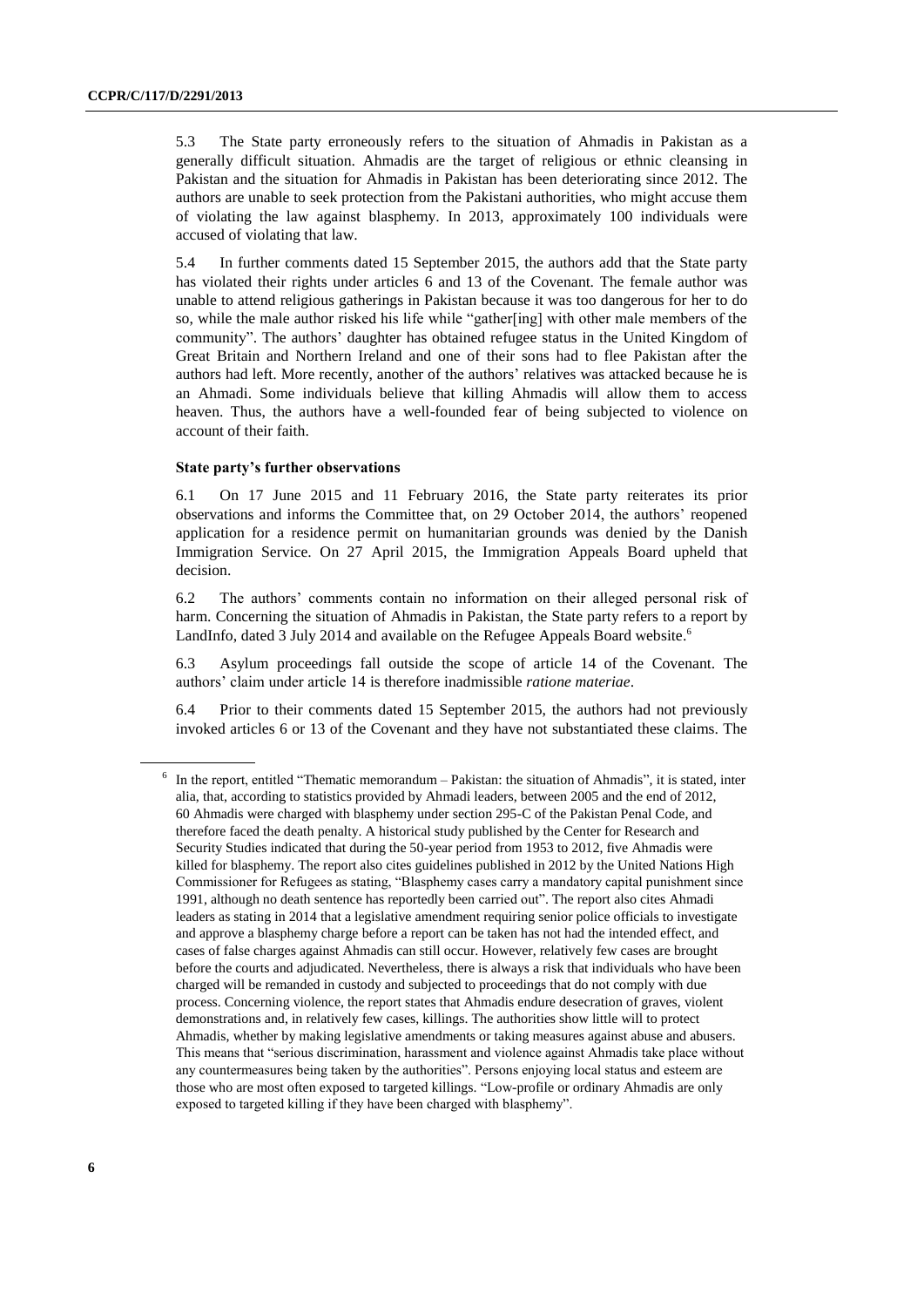allegation that one of the authors' relatives has been granted asylum in the United Kingdom cannot lead to a different assessment of their asylum application. No further information about the specific circumstances of the relative's asylum claim is available. The authors' non-specific information about the assault of a family member and their son's escape from Pakistan cannot lead to a different assessment of the authors' asylum case either.

## **Issues and proceedings before the Committee**

#### *Consideration of admissibility*

7.1 Before considering any claims contained in a communication, the Human Rights Committee must decide, in accordance with rule 93 of its rules of procedure, whether the claim is admissible under the Optional Protocol.

7.2 The Committee notes, as required under article 5 (2) (a) of the Optional Protocol, that the same matter is not being examined and has not been examined under another procedure of international investigation or settlement. The Committee also notes that it is undisputed that the authors have exhausted all available domestic remedies, as required under article 5 (2) (b) of the Optional Protocol.

7.3 Concerning the authors' claim under article 14 of the Covenant that they were unable to appeal the negative decision of the Refugee Appeals Board to a judicial body, the Committee refers to its jurisprudence that proceedings relating to aliens' expulsion do not fall within the ambit of a determination of "rights and obligations in a suit at law" within the meaning of article 14 (1) but are governed by article 13 of the Covenant.<sup>7</sup> Furthermore, the latter provision offers asylum seekers some of the protection afforded under article 14 of the Covenant, but not the right of appeal to judicial courts. <sup>8</sup> On this basis, the Committee concludes that the authors' claim is inadmissible *ratione materiae* under article 3 of the Optional Protocol. As to the authors' claim that their rights under article 13 were violated, the Committee observes that the authors have not alleged that they were unable to effectively present their case before competent Danish authorities as to why they should not be removed,<sup>9</sup> and that, in addition to their asylum claim, the authors filed a humanitarian application for residence that was evaluated twice by the State party's authorities. The Committee therefore considers that the authors have not sufficiently substantiated their claim under article 13 and concludes that such claim is inadmissible under article 2 of the Optional Protocol for lack of substantiation.

7.4 As for the authors' claim regarding the risk they would face in case of return to Pakistan due to their adherence to the Ahmadi Muslim faith, the Committee considers that the claim has been sufficiently substantiated for purposes of admissibility in connection with articles 6 and 7, and that article 18 cannot be dissociated from the author's allegations under articles 6 and 7. <sup>10</sup> Accordingly, the Committee declares this claim admissible and proceeds to its examination on the merits.

<sup>7</sup> See communications No. 2007/2010, *J.J.M. v. Denmark*, Views adopted on 26 March 2014, para. 8.5; No. 1494/2006, *A.C. and her children, S., M. and E.B. v. Netherlands*, decision of inadmissibility adopted on 22 July 2008, para 8.4; and No. 1234/2003, *P.K. v. Canada*, decision of inadmissibility adopted on 20 March 2007, paras. 7.4 and 7.5.

<sup>8</sup> See communication No. 2288/2013, *Y v. Denmark*, Views adopted on 22 July 2015, para. 6.4; and general comment No. 32 (2007) on the right to equality before courts and tribunals and to a fair trial, paras. 17 and 62. 9

See general comment No. 15 on the position of aliens under the Covenant, para. 10.

<sup>&</sup>lt;sup>10</sup> See communication No. 2329/2014, *Z v. Denmark*, Views adopted on 15 July 2015, para. 6.4.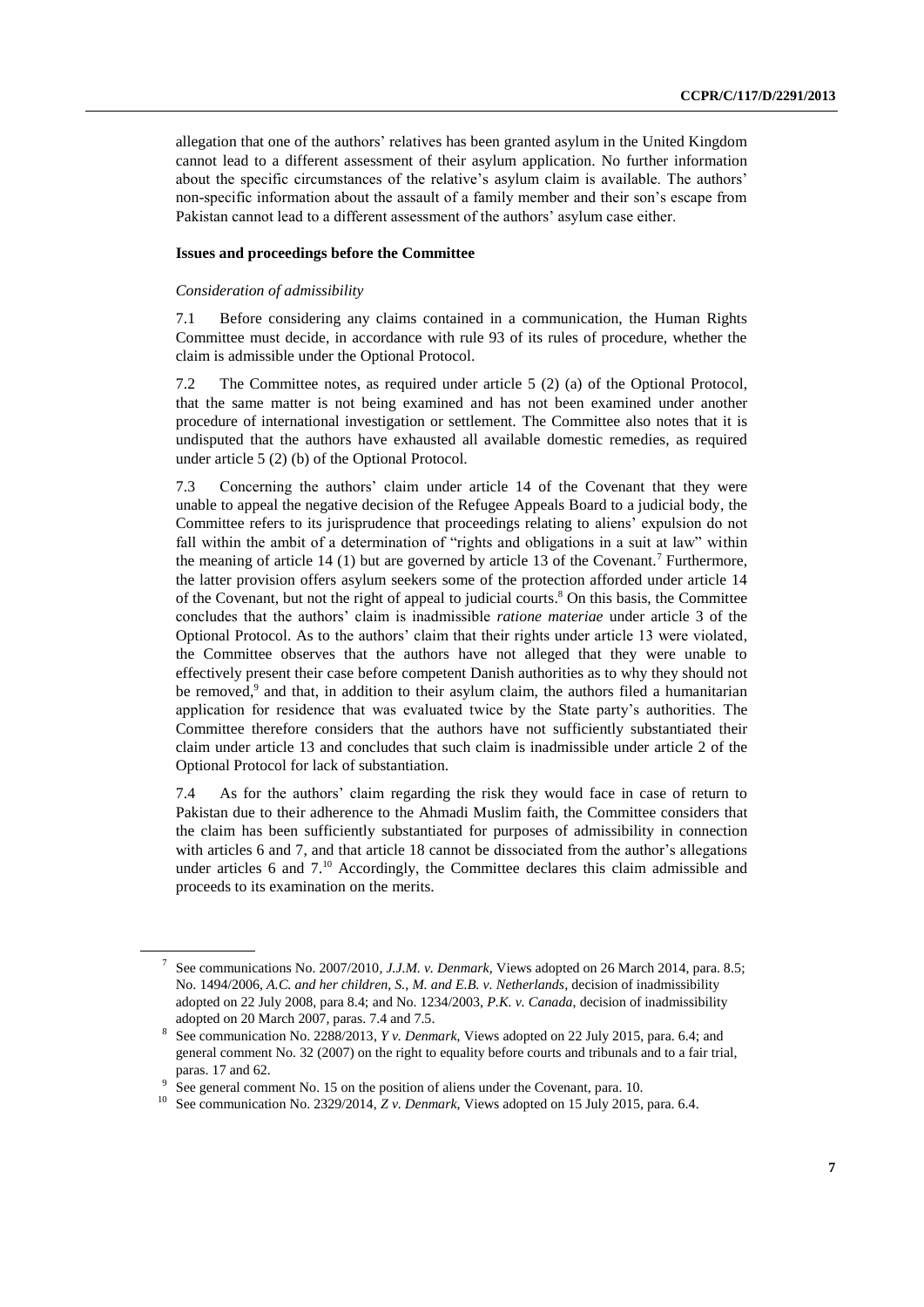#### *Consideration of the merits*

8.1 The Human Rights Committee has considered the communication in the light of all the information made available to it by the parties, in accordance with article 5 (1) of the Optional Protocol.

8.2 The Committee notes the authors' claim that they would face ill-treatment or death if they were removed to Pakistan due to threats they received because they are Ahmadis; and that the government authorities in Pakistan would not be able to shield them from persecution, as the Ahmadi religion is criminalized under domestic law. The Committee also notes the State party's observations, inter alia, that there is no evidence indicating that the authors were particularly singled out in Pakistan and that the decision of the Refugee Appeals Board was well founded and based on a comprehensive and thorough examination of the evidence in the case and on current background material on the situation of Ahmadis in Pakistan.

8.3 The Committee recalls its general comment No. 31, in which it refers to the obligation of States parties not to extradite, deport, expel or otherwise remove a person from their territory when there are substantial grounds for believing that there is a real risk of irreparable harm such as that contemplated in articles 6 and 7 of the Covenant.<sup>11</sup> The Committee has also indicated that the risk must be personal<sup>12</sup> and that there is a high threshold for providing substantial grounds to establish that a real risk of irreparable harm exists. Thus, all relevant facts and circumstances must be considered, including the general human rights situation in the author's country of origin.<sup>13</sup> The Committee recalls that it is generally for the organs of States parties to examine the facts and evidence of the case in order to determine whether such a risk exists, unless it can be established that the assessment was arbitrary or amounted to a manifest error or denial of justice.<sup>14</sup>

8.4 The Committee takes note that the State party's authorities, after examining the evidence provided by the authors in their asylum application, including interviews and oral hearings, found that the authors had not shown that they would be at a personal risk of harm upon return to Pakistan. The Committee notes in particular that the Refugee Appeals Board accepted the authors' allegations that they had received threatening letters, beginning in June 2012, and that unknown individuals had painted a cross on the wall of their house around the same time. The Board found that the situation that the authors risk facing was not so severe as to indicate a well-founded fear of persecution by authorities or private individuals as a result of their religious beliefs. It observed that there were between 2 and 4 million Ahmadis in Pakistan, and that Pakistani legislation had significantly restricted their ability to practise their faith. As a result, Ahmadis were often threatened and harassed by unspecified other groups. However, the Board found that the authors had not substantiated their claim that they would face a specific and individualized risk of persecution or abuse in Pakistan. The persecution endured by the authors had been of "limited severity", as they had only been subjected to threats for a short period of time before their departure. Moreover, these anonymous threats were of a nature similar to the nature of anonymous threats to which many Ahmadis had been subjected. The Board also

<sup>&</sup>lt;sup>11</sup> See general comment No. 31 (2004) on the nature of the general legal obligation imposed on States parties to the Covenant, para. 12.

<sup>12</sup> See, inter alia, communications No. 2393/2014, *K v. Denmark*, Views adopted on 16 July 2015, para. 7.3; No. 2272/2013, *P.T. v. Denmark*, Views adopted on 1 April 2015, para. 7.2; and No. 2007/2010, *J.J.M. v. Denmark*, Views adopted on 26 March 2014, para. 9.2.

<sup>13</sup> See communications No. 2007/2010, *J.J.M. v. Denmark*, Views adopted on 26 March 2014, para. 9.2; and No. 1833/2008, *X. v. Sweden*, Views adopted on 1 November 2011, para. 5.18.

<sup>&</sup>lt;sup>14</sup> See, inter alia, communications No. 2327/2014, *Y v. Canada*, Views adopted on 10 March 2016, para. 10.3; and No. 2474/2014, *X v. Norway*, Views adopted on 5 November 2015, para. 7.4.